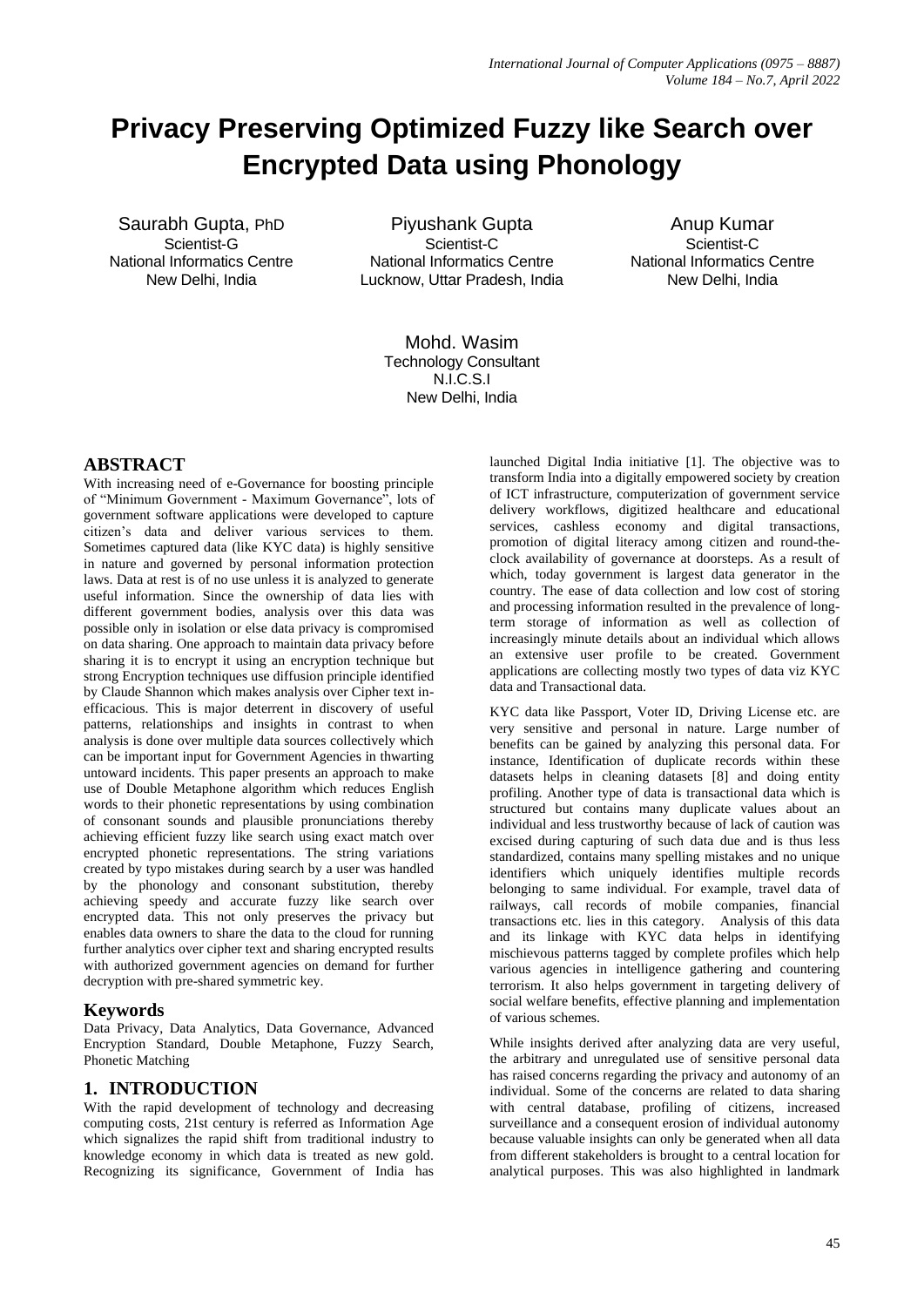judgment of the Supreme Court of Puttaswamy [2], which recognized the right to privacy as a fundamental right. Further, it states that informational privacy is an important aspect of the right to privacy and directed the Union Government to formulate a robust data protection regime for protecting individual"s privacy from the dangers caused by state and non-state actors in this information age.

In this context, in order to gain benefits from knowledge economy and mitigate the harms consequent to it, Data Governance [3] is required which is a collection of processes, policies, roles, standards, and metrics that are needed to protect data assets to guarantee correct, understandable, trustworthy, complete, and secure data. It defines access control and authorization policies over data assets, how those data assets are used within the organization and how it can be shared with others maintaining trade-off between privacy concerns and national interest.

Today, government agencies look for holistic patterns in data segregated from various sources where the search within data should be approximate (Fuzzy) rather than exact match. For this, Fuzzy match [4] is being used to identify two elements of text, strings, or entries that are approximately similar but not exactly the same. This was done to consider spelling variations of various generic attributes in data like name, father name, or address so that patterns in the data can be exploited to generate more meaningful insights. To apply this approach with encrypted (AES 256 encryption) data, fuzzy search over encrypted phonetic representations (using Double Metaphone [7]) has been done. Phonetic code generation algorithms have their own history and lot of advancements have been done right from the inception of Soundex [9] and to maintain privacy, the proposed approach does not need to maintain a dictionary of keywords to achieve fuzziness over encrypted data which was a tedious task [10][11].

## **2. METHODOLOGIES USED**

Fig 1 shows the block sequence of activities that were performed for preserving privacy while doing fuzzy like search over encrypted phonetic representations of generic entity attributes. An AES 256 secret key was generated by Data Provider organization (data owner) and shared it to the querying user agency. Data Provider organization first generated phonetic representation (Phonetic Code [PC]) of sensitive generic personal attribute values like Name, Father /Spouse name, Address at their own premise using Double Metaphone algorithm. These representations as well as original personal attribute values (Unencrypted Data [PT]) were encrypted using AES 256-bit encryption technique [5] in counter mode using the generated shared secret key. Finally, encrypted personal attribute values E(PT) and corresponding encrypted phonetic codes E(PC) were outsourced to cloud service provider for central processing thereby preserving privacy. Indexes were generated over both E(PT) and E(PC) using B-tree and were uploaded by data provider organization to cloud service thereby improving search speed and maintaining privacy.

At the end of querying user agency, phonetic representation of search values was generated on the fly using Double Metaphone and was encrypted with same secret key previously shared by intended data provider organization for firing search. An exact match of these encrypted values was made over indexes shared by data owner and corresponding encrypted results, E(PT), was sent back to the querying user agency. Double Metaphone handled fuzziness in data. Now querying user agency can use same shared secret key to decrypt results, E(PT), to access plain text, PT. In this whole process, the cloud service provider need not to access plain data to provide a fuzzy like search service.



**Fig 1: Block Diagram of Privacy Preserved Optimized Fuzzy like Search**

# **3. DETAILED IMPLEMENTATION AND IMPROVEMENTS**

In Computer Science and Data Analytics, "approximate string matching' plays a significant role in finding strings that match a pattern approximately. The era of AI using Natural Language Processing has made approximate matching (also known as Fuzzy Matching) really powerful so that useful

insights from data sources can be generated. The discussed approach deals with efficient fuzzy like search maintaining privacy of sensitive data. Since a Fuzzy match makes use of edit distance algorithm which is a way to quantify how similar or dissimilar two strings are by doing multiple insertion, deletion and substitution operations, it is compute intensive. This paper presents an efficient fuzzy like search technique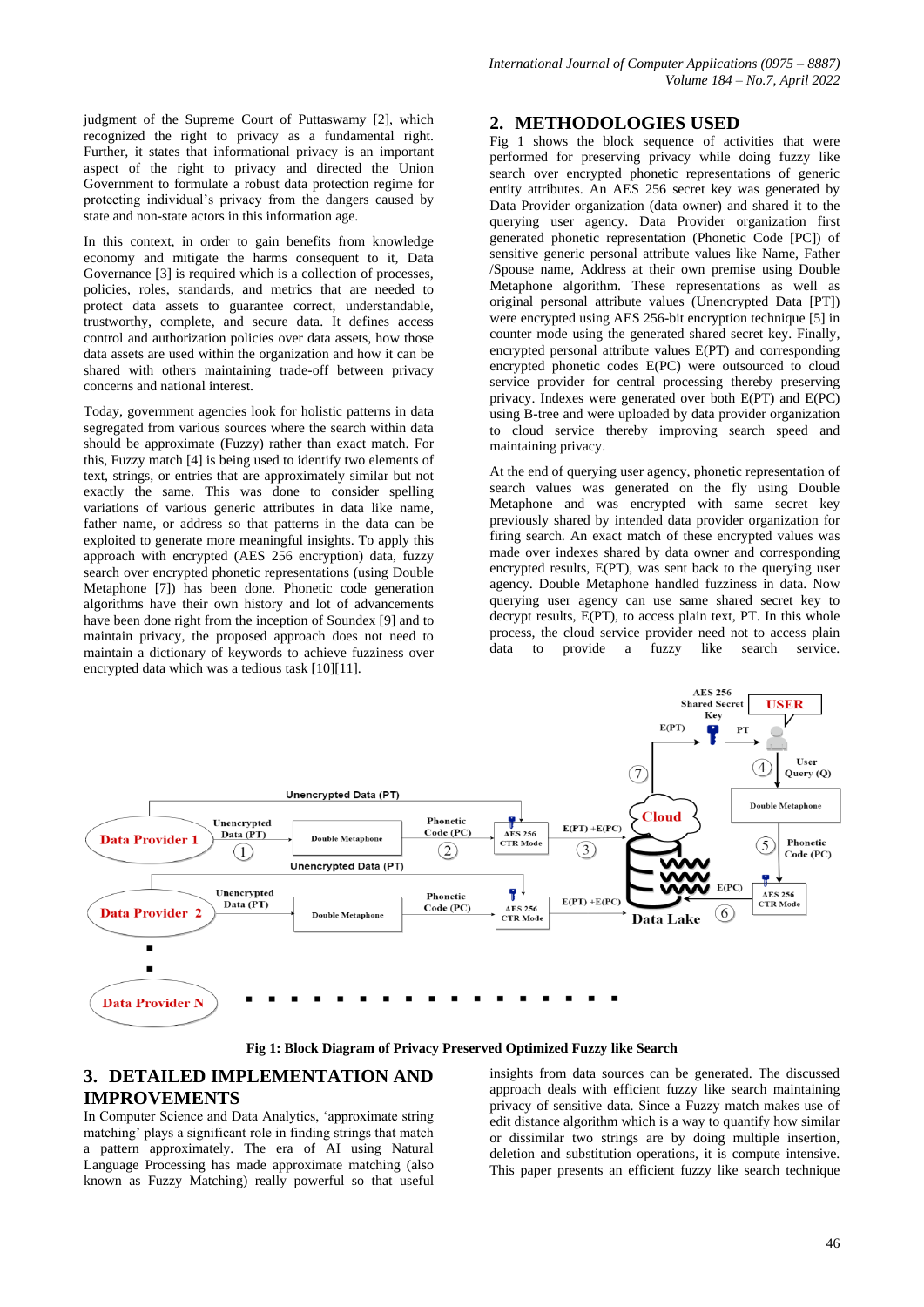over encrypted strings that can work in real time. Following methods were followed:

### **3.1 Data Pre-processing**

Appropriate data pre-processing was needed before running Double Metaphone over attribute values. This includes:

3.1.1 Making attribute values in a uniform case and

removing characters like .(dot), / , - etc.

3.1.2 Remove salutations like Mr., Mrs., Dr., Professor, Shri, sri, smt, etc.

3.1.3 Remove other non-alphabetic characters.

#### **3.2 Metaphone and Double-Metaphone**

Metaphone algorithm is based on the idea of constructing a phonetic representation [6] for an input string. Two strings are then deemed similar if they have same phonetic code (based on similar pronunciation). Since regional language names written in English can"t handle variations in pronunciations, the Double Metaphone system was used which computes two "sounds like" strings for a given input string — a "primary" and an "alternate", allowing for greater ambiguity. Table 1 shows some sample inputs and their outputs from Double Metaphone algorithm. As shown in table, entity names which can be a person, place etc. were converted to their corresponding phonetic representations that omit use of vowels but consonants had been preserved. Only those consonants that contributes to the accent of a particular word, is mapped to certain keyword(s) in Double Metaphone algorithm. All encrypted phonetic codes of generic attribute values stored in the database were generated in advance whereas phonetic codes of user query values were generated on the fly.

| Table 1. Sample inputs and corresponding phonetic |  |
|---------------------------------------------------|--|
| representations using Double Metaphone Algorithm  |  |

| <b>Input String</b>   | <b>Entity Type</b> | <b>Phonetic Code</b> |
|-----------------------|--------------------|----------------------|
| Saurabh, Sourabh      | Name               | <b>SRP</b>           |
| Anup, Anoop           | Name               | <b>ANP</b>           |
| Piyushank, Peeyushank | Name               | <b>PXNK</b>          |
| Wasim                 | Name               | ASM, FSM             |
| Waseem                | Name               | ASM, FSM             |
| Kathyayini            | Name               | KON, KTN             |
| Smith                 | Name               | SM0, XMT             |
| Sachin                | Name               | SXN, SKN             |
| Lucknow               | Place              | LKN, LKNF            |
| Mussoorie             | Place              | MSR                  |
| Trivandrum            | Place              | <b>TRFNTRM</b>       |

# **3.3 Phonological Consonant Substitution in User Queries**

As discussed in the previous section, only consonant(s) were considered to generate phonetic representation, but some of these consonants sound similar which may confuse user while making search and thereby increase the chances of misspellings in query values. Consonants J and Z have same sound, Jeenat can be misspelled as Zeenat and vice versa.

But phonetic code of Jeenat is JNT, ANT and Zeenat is SNT which is different from JNT and SNT. Since an exact match between encrypted phonetic codes of user query and database stored values had been done, these misspellings were handled by phonological consonant substitution method. In this method, one member of a group was replaced by another member and database was being searched over both string variations in a single query.

**Table 2. Pair of consonants having similar phonetic sounds**

| Group | <b>Members</b> | <b>Cost of Substitution</b>                                   |
|-------|----------------|---------------------------------------------------------------|
|       | J. Z           |                                                               |
|       | w. v           |                                                               |
|       | C, K, Q        | Not required to be substituted in<br>case of Double Metaphone |

As shown in table 2, Group 1 and 2 are having cost of substitution as 1 and don"t need any insertion and deletion operation for pattern matching. While Group 3 was already handled by Double Metaphone algorithm (no change in the phonetic codes), cost of insertion, substitution and deletion is zero. This eradicated the cost of insertion and deletion which was a considerable factor in the speed of edit distance based fuzzy match like Levenshtein distance [12].

## **3.4 Encryption using Advanced Encryption Standard**

Advanced Encryption Standard (AES) in counter mode was used to encrypt data with 256 bit as key size. Data Provider Organization generates secret key and shares it with government agency (querying user) in advance. It also encrypts phonetic codes of generic attribute values along with raw data using shared secret key and forward this encrypted data for storage over cloud service. Agencies who want to perform fuzzy search over this uses shared secret key of respective provider organization for encrypting (AES 256) phonetic code of search values. All those encrypted data records were returned to user agency whose encrypted phonetic code matches exactly with encrypted phonetic code of search values. This match is being searched over a B-tree index already supplied by data owner organization to the cloud. Hence, the index is made over the same encrypted column, the AES-256 cipher text of codes generated by Double Metaphone. Finally, user agency decrypts results using same key to get real records. In this way, cloud service provider who processes user data, does not need to decrypt the data to search patterns in data.

# **3.5 Indexing over the encrypted phonetic representations of an entity attribute**

There are many RDMS and NoSQL databases available that support indexing over columns of a table. An index makes search faster over the columns involved in the search. PostgreSQL [12] was used to store data which supports indexes like Hash, GiST, B-tree, GIN and SP-GiST. In this work, B-tree index [13] was used because it can be updated quickly with new data. The insertion, deletion and search using a B-tree based index takes logarithmic time and is useful for wide variety of situations [14]. To make search over encrypted data, B-tree indexes were made over encrypted phonetic representations generated by running Double Metaphone over attributes in the table to be searched. This has considerably improved the performance of search.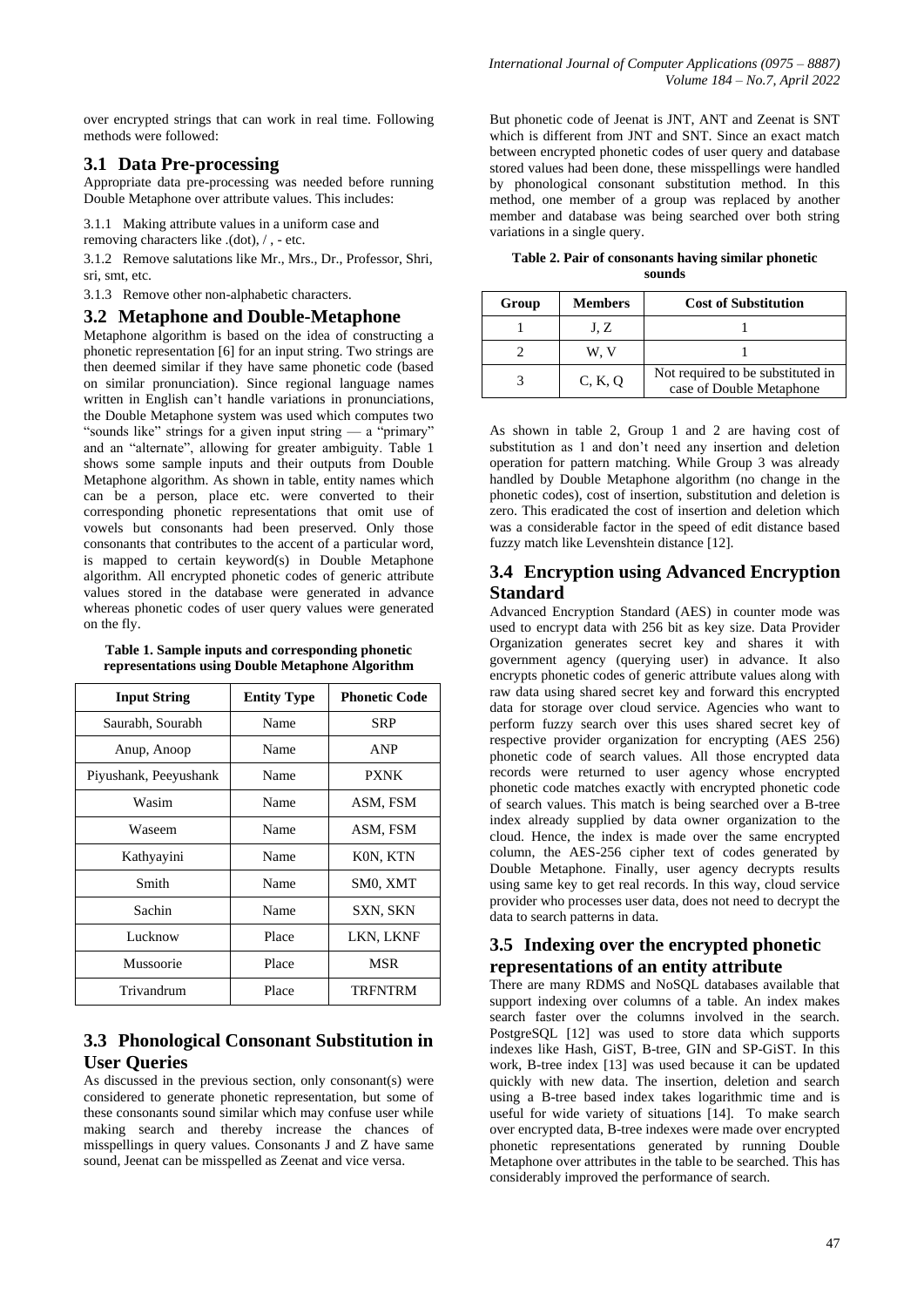| S.No. | <b>Activity</b>                                           | Time taken over 1<br>million records<br>(In seconds) |
|-------|-----------------------------------------------------------|------------------------------------------------------|
|       | AES-256 encryption<br>with Double Metaphone<br>Generation | 10                                                   |
|       | B-tree index creation on<br>$S$ . No. $1$                 |                                                      |

**Table 3. Time required for encryption, phonetic code generation and index creation** 

For simulation, six database tables were created with 10K, 50K, 100K, 300K, 500K and 1M records. Table 3, represent time taken for index creation over 1M encrypted phonetic code representations.

## **4. Results and Improvements**

The four fuzzy matching techniques were simulated over 1 million records stored in PostgreSQL and compared for the run time. Fuzzy matching using edit distance approach compares two strings to quantify how similar or dissimilar two strings are. Levenshtein distance technique was selected to achieve the fuzzy search which is most widely used edit distance algorithm. Similarity function of PostgreSQL was also compared with PostgreSQL's '%' operator which used a GIN based index to speedup search and outperforms "Similarity" function in terms of matching speed. GIN is a type of inverted index known as generalized inverted index. GIN was made over a column of type 'tsvector' which stored index entry of each word, with a compressed list of matching locations. Table 4 shows the approach comparisons which were simulated to do search in database (n being the number of records in database).

**Table 4. Comparison between various algorithms performance calculating string similarities**

| <b>Algorithm</b><br>Approach                                                                                                                |                                                                                                                                                                                                                                  | <b>Index</b><br><b>Applied</b> | <b>Privacy</b><br><b>Support</b> |
|---------------------------------------------------------------------------------------------------------------------------------------------|----------------------------------------------------------------------------------------------------------------------------------------------------------------------------------------------------------------------------------|--------------------------------|----------------------------------|
| Levenshtein                                                                                                                                 | Uses insertion.<br>deletion and<br>substitution operations<br>for calculating the<br>distance between two<br>strings with run time<br>complexity as $O(m*n)$<br>where $m \& n$ are the<br>lengths of two words<br>to be matched. | Not<br>Supported               | No                               |
| Similarity                                                                                                                                  | Splits words into<br>trigrams and compares<br>trigrams of one word<br>to other word with<br>exact match                                                                                                                          |                                | No                               |
| Similar to 'Similarity'<br>function but is little<br>faster as it does not<br>% Operator<br>calculate similarity<br>score like 'Similarity' |                                                                                                                                                                                                                                  | <b>GIN</b>                     | No                               |
| Look up using tree like<br>structure with<br>Double<br>$O(log(n))$ as time<br>Metaphone<br>complexity.                                      |                                                                                                                                                                                                                                  | <b>B</b> -tree                 | Yes                              |

The third column of Table 4 shows the usage of index and their support for privacy preserving fuzzy like search. Since

Double Metaphone generates a phonetic code that can be encrypted at the premise of data owner itself, an exact match can be done by the cloud-based server. This way cloud doesn"t have to see real data to perform fuzzy like search on behalf of users.

| <b>Records</b>   | <b>Fuzzy</b><br><b>Using</b><br><b>Double Metaphone</b><br>(ms) | <b>Fuzzy</b><br><b>Using</b><br><b>Edit distance</b><br>(ms) | Similarity (ms) | % operator (ms) |
|------------------|-----------------------------------------------------------------|--------------------------------------------------------------|-----------------|-----------------|
| 10k              | 0.034                                                           | 199.546                                                      | 20.486          | 0.319           |
| 50 <sub>k</sub>  | 0.027                                                           | 997.965                                                      | 107.937         | 1.757           |
| 100 <sub>k</sub> | 0.035                                                           | 2002.382                                                     | 206.470         | 2.604           |
| 300 <sub>k</sub> | 0.039                                                           | 6005.808                                                     | 630.688         | 7.433           |
| 500 <sub>k</sub> | 0.039                                                           | 10002.361                                                    | 1046.964        | 11.162          |
| 1M               | 0.030                                                           | 19072.975                                                    | 1984.686        | 21.520          |

**Fig 2: Snapshot of run time of various algorithms**



**Fig 3: Plot of run time of various algorithms**

Fig 2 shows the run time comparisons observed during the simulation process over 1 million records  $(X \text{ axis})$  and fig 3 is the plotted graph against those results. Unit of run time is in milliseconds (Y axis).

Both the tabular representation and graphical representation depict following advantages over each other as simulated over a i7 processor with 6 cores with 16GB of memory:

- Fuzzy using edit distance algorithm (Levenshtein) shows an almost exponentially increasing run time with increasing size of dataset. This is reflected by gray line in the graph plot. For 1 million records, it took 19.072 seconds. This clearly shows the approach is not very scalable as the run time complexity of string matching is O(m\*n) where m and n are the lengths of two strings being matched.
- Similarity function of PostgreSQL was useful in speeding up the matching operation with the support of GIN (Generalized Inverted Index) based index and took 1.984 seconds for 1 million records which was almost 10 times faster than traditional string matching. This is depicted by blue line in the graph.
- % Operator of PostgreSQL was also able to use GIN index and works the same way Similarity function works with an exception that it does not spend extra time on calculating similarity scores and was thus significantly faster than Similarity. On a dataset size of 1 million records, it outperforms Similarity significantly. This is depicted by orange line in the graph.
- Fuzzy using Double-Metaphone approach supported B-Tree based index and was the fastest among all